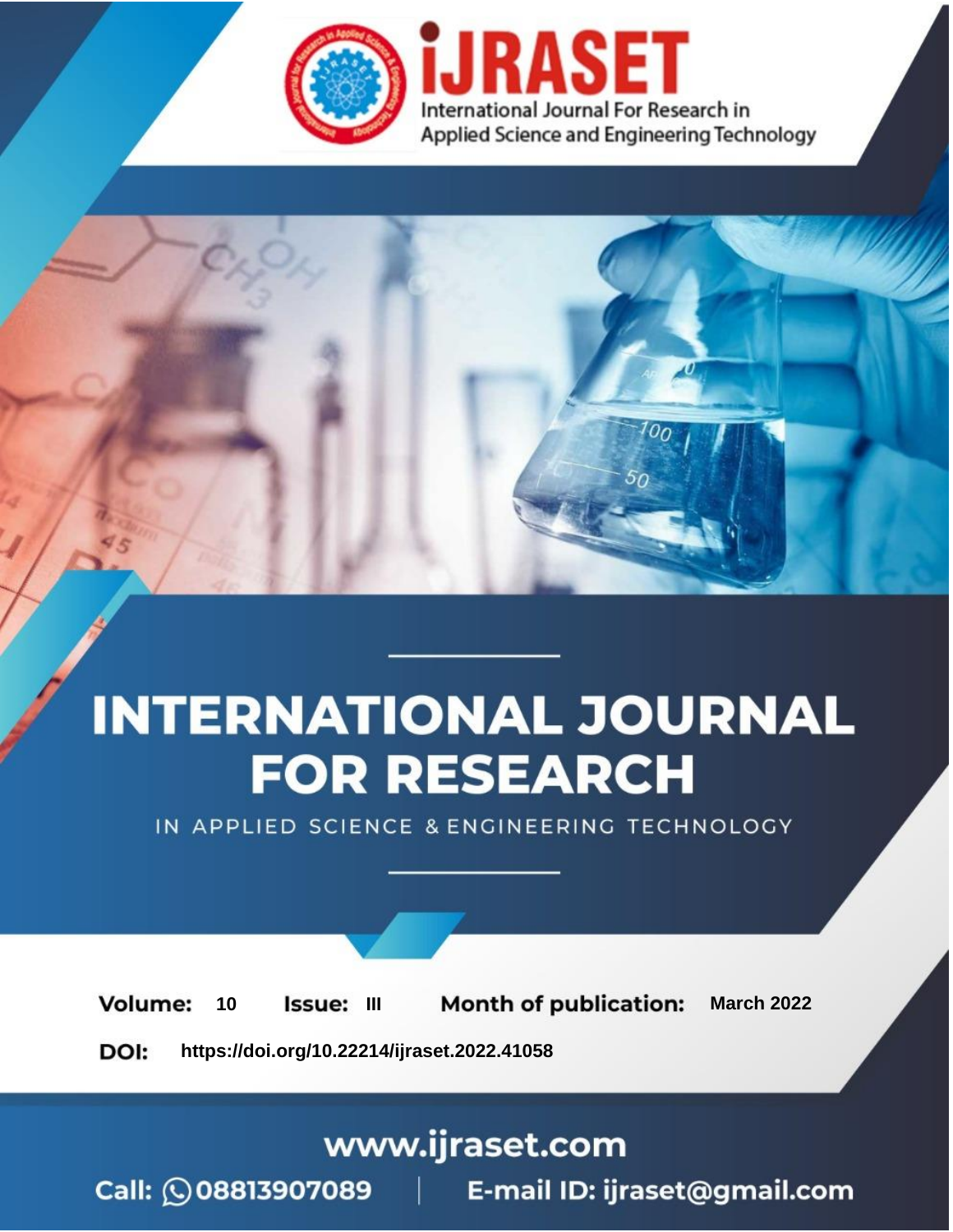

### **Flight Ticket Price Prediction Using Regression Models**

S. Manoj Krishna<sup>1</sup>, G. Sharitha<sup>2</sup>, P. Madhu Ganesh<sup>3</sup>, G.V. Ajith Kumar<sup>4</sup>, G. Karthika<sup>5</sup>

*1, 2, 3, 4 Student,* <sup>5</sup>*Assistant Professor, Department of Computer Science Engineering, Gitam Institute of Technology, Visakhapatnam, Andhra Pradesh, India*

*Abstract: Many people nowadays choose to travel by flights. The cost of an airline ticket has a significant impact on a traveller's decision on which mode of transportation to use. A wide number of factors influence the price of an airline ticket, including social, competitive, marketing, and financial factors, among others. Every airline has a different technique for determining ticket prices. We can uncover the rules that airlines may use to model their fare variation using Machine Learning. In this project paper, we propose developing a web-based application for projecting the price of a flight ticket using Kaggle data, where the dataset contains various data related to 10,000 flights. The framework proposed will be used to simulate several regression algorithms for estimating projected flight fares. The model that will produce extremely accurate forecasts will be finalized, and it will solely be utilised to forecast the price.*

*Keywords: regression, machine learning, model, prediction, algorithms*

#### **I. INTRODUCTION**

The airline industry is one of the most sophisticated industries in the world, with sophisticated pricing tactics. Currently, airline ticket rates for the same flight might vary dramatically. Airline ticket pricing techniques have evolved into complicated frameworks of sophisticated rules and precise models that drive airfare pricing tactics since the deregulation of the airline sector. The reason for such a complex system is that each aircraft has a limited number of tickets to sell, thus airlines must manage demand.While Customers want to get the cheapest fare for their ticket, airline carriers try to increase their overall sales as high as possible along with maximizing their earnings. Nowadays many people travel regularly through flights hence they will have a general idea about what is the best time to get cheap airfares. But there may be some people who don't have any knowledge regarding this or they can also be inexperienced when it comes to booking flight tickets, and such people may end up falling for discount traps or deals made by some companies, where they can end up spending more than they should have. It had become hard for customers to get an air ticket at the cheapest price. For these few methods will be explored to determine the price of the ticket; hence they can decide the time and date at which they will book the air tickets with minimum price. The majority of these systems will mainly utilize Machine Learning techniques of regression in determining the expected price for a flight ticket. This design aims to develop a solution that will predict the flight prices for customers using a machine learning model. The model will give the predicted prices, and with its reference, the customer can decide the optimal time to buy their tickets. In this design, we will apply the introductory machine learning lifecycle to produce a web operation that will predict the flight fares by applying various machine learning algorithms using python libraries like Pandas, NumPy, Matplotlib, seaborn and sklearn. We can use different Machine Learning regression algorithms to get a model with advanced accuracy of the ticket price. In our design, we're going to use regression models since our end goal is to predict price using given data. Regression models such as Linear Regression (LR), Decision Tree, Random Forests,K Nearest Neighbor, Extreme Gradient Boosting are used to predict the estimated flight fare. The results of all models will be compared, and then the model that will provide high accuracy will finally be used. This model can predict airfares well in advance of the departure date.

#### **II. LITERATURE REVIEW**

An air ticket price prediction system has been created by K. Tziridis, Th. Kalampokas, K.I. Diamantaras, and G.A. Papakostas. They began their paper by giving a general introduction to machine learning, and then went on to discuss the methodology they used, which consists of four phases: Feature Selection, where the most important features that influence air ticket prices are determined; Feature Selection, where the most important features that influence air ticket prices are determined; Feature Selection, where the most important features that influence air ticket prices are determined; Feature Selection, where the most important features that influence air ticket prices are determined; Feature Selection, where the most important features that influence air ticket Data gathering comes next, followed by the selection of an accurate ML model, and ultimately, the model's evaluation.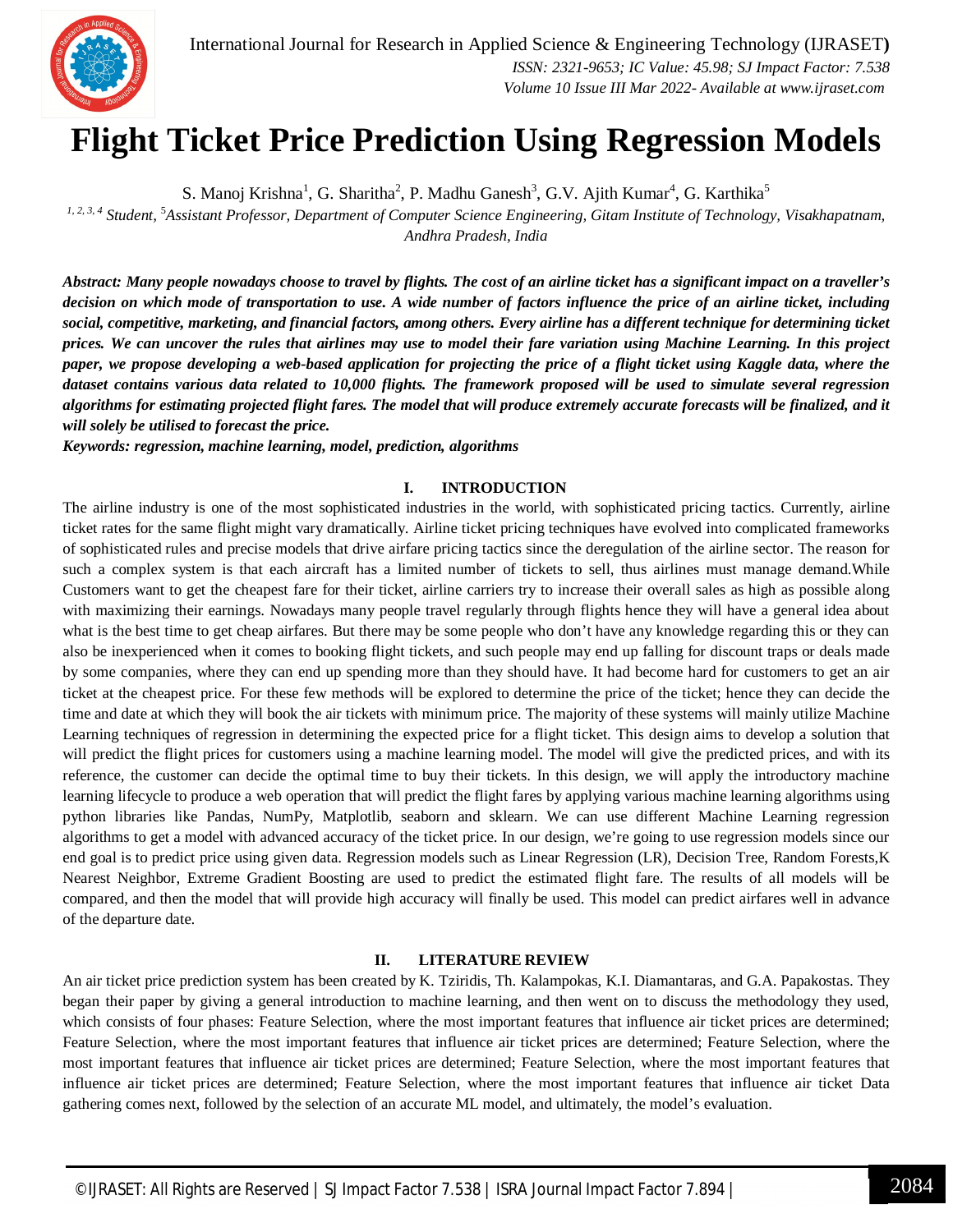

#### International Journal for Research in Applied Science & Engineering Technology (IJRASET**)**

 *ISSN: 2321-9653; IC Value: 45.98; SJ Impact Factor: 7.538 Volume 10 Issue III Mar 2022- Available at www.ijraset.com*

They discuss how they performed prediction using nine different Machine Learning models in their paper, including the Multilayer Perceptron, Generalized Regression Neural Network, Extreme Learning Machine, Regression Tree, Bagging Tree, Bagging Regression Tree, Regression SVM (Polynomial), Regression SVM (Linear), and, Random Forest Regression Tree, Linear Regression. All of the ML models' results were compared and analysed. With an accuracy of 87.59 percent, the Bagging Regression Tree model exceeds all other models.

Tianyi Wang, Samira Pouyanfar, Haiman Tian, Yudong Tao, Miguel Alonso, Steven Luis, and Shu-Ching Chen identified a problem of market segment level air ticket price prediction and developed a novel solution utilising a Machine learning approach. They used two public datasets, DBIB and T-100, which were obtained with minimal features, for training and evaluation of the above-proposed model. Data cleansing, transformation, pre-processing, feature selection or feature extraction, and application of the ML model are all part of their technique. The Random Forest Model Regressor was chosen because, when compared to other models such as Linear Regression, Support Vector Machines, and Neural Networks, it performed the best. This prediction framework achieved a high accuracy with an R squared Score of 0.869.

Supriya Rajankar, Neha Sakharkar, and Omprakash Rajankar published a paper on the same topic in which they used various regression models to solve the problem; their framework included phases such as data collection, cleaning and preparing data, analysing data, applying ML models, and finally evaluating the results; they used LR, SVM, KNN, RF, Decision Tree, and Bagging Regression. When compared to other algorithms for the dataset they used, the Decision Tree was more accurate.

#### **III. SYSTEM METHODOLOGY**

In our project, we will be implementing the general machine learning life cycle for creating a basic web application that will help in predicting flight fares by applying various machine learning algorithms on the historical flight data available, and we will be using various python libraries also for implementing those algorithms. Below figure shows the steps that we followed from the life cycle:

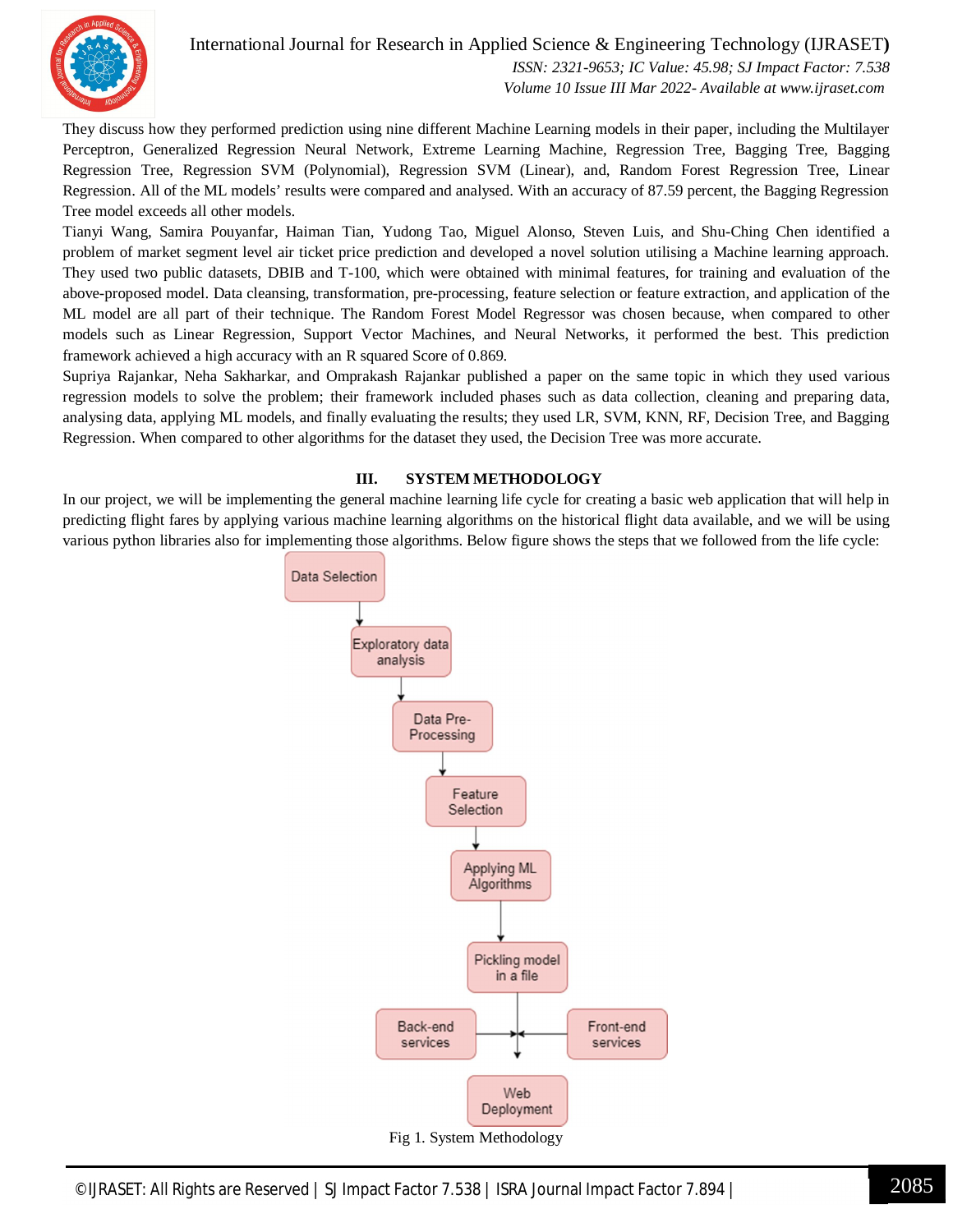

#### International Journal for Research in Applied Science & Engineering Technology (IJRASET**)**  *ISSN: 2321-9653; IC Value: 45.98; SJ Impact Factor: 7.538*

 *Volume 10 Issue III Mar 2022- Available at www.ijraset.com*

#### *A. Data Selection*

The accumulation of information is the most significant part of the project. The dataset that we will be using should have a contain continuous variables as well as categorical variables. Every column we use in our analysis should either be categorical or continuous. A training set shall be used for training the machine learning models for understanding the relationship between the explanatory variables and target variables. The test set shall be used to validate the performance of the learned relationship. The data selected for the training set should always represent the test set. We can say that no element can be more significant in machine learning than training data of high quality. Without training data of good quality, even the algorithms which offer high speed can be found to be useless. Robust machine learning models can be found useless when they are trained on inaccurate, inadequate, or non-relevant data in the early stages. In this project, the dataset used consists of more than 10,000 records of data related to flights and their prices. The features of the dataset that we took include airline, source, destination, arrival time, departure time, number of stops, prices, and a few more.

#### *B. Exploratory Data Analysis*

It is an approach used to analyse data sets and also for summarizing the main characteristics, often using different statistical graphs and other data visualization techniques. It will help us understand in what ways we can manipulate our data sources for getting the answers that we need, making it easier for data scientists in discovering anomalies, patterns or for verifying any assumptions or testing any presumption. EDA is done to visualize what the data is indicating or telling beyond the hypothesis or formal modelling, and it will provide a better understanding of data set, variables and their relations. It will also help in determining whether the statistical techniques you are considering for data analysis are appropriate or not. EDA techniques are widely used methods in the data discovery process these days. It helps in identifying outliers, errors, as well as give better understanding about the patterns within the data, also help in finding any interesting relations that are present among different variables.

#### *C. Data pre-processing*

It is a process of preparing the raw data for making it suitable and give it as an input to the ML model. It is one of the first and crucial steps in the process of creating a machine learning model. The real-world data generally consists of null values, noises, missing values, and it may also be in a format that cannot be used directly in machine learning models. We must perform this for cleaning the data and also for making it suitable for a machine learning model, which will also increase the efficiency, accuracy of a machine learning model. The quality of the historical data should be checked before applying it to any machine learning or data mining algorithms. Data Pre-processing is a step in which the data will be encoded or transformed to bring it into a new state such that now the machine can easily parse it. So, we can say our algorithms can now understand the features of the dataset. Here we observe that most of the data available in the historical dataset are of string format. So, data from each feature needs to be extracted; for example, day and month will be extracted from date of journey to integer format, hours and minutes are extracted from departure time into the format of date-time. Features like source, airline, and destination should be converted into numerical values as they are of categorical type. For this, we will be using One hot-encoding and label encoding technique, which are used to convert categorical values to model them into identifiable values.

#### *D. Feature Selection*

It is a process in which we filter out the non-relevant or redundant features while developing a predictive model. It is important to remove the redundant features so that it will reduce computational cost of the model and in some cases, it can also improve the speed and accuracy of our machine learning model. Since we familiarized ourselves with feature selection, now let us know about what feature extraction is, it is the process of developing a new, smaller set of features that will capture the majority of the relevant data. The difference between these two is feature selection keeps a subset of original features while feature extraction focuses on creating new sets. Both are generally used for dimensionality reduction. In our project, we will be using feature selection because we wanted to keep the original features as it is Statistical-based feature selection methods that will evaluate the relationship between each of the input variables and the target variable using certain statistics and select those input variables which have strong relations with the target variable. These methods can be effective and fast, but the choice about which statistical measure needs to be used depends on the data type of both the input and the output variables. It will be a challenge for machine learning practitioners to select the appropriate statistical measure for the dataset while performing filter-based feature selection. Filter-based feature selection methods will use various statistical measures while scoring the dependence or correlation between the input variables that will be filtered for choosing the most relevant features.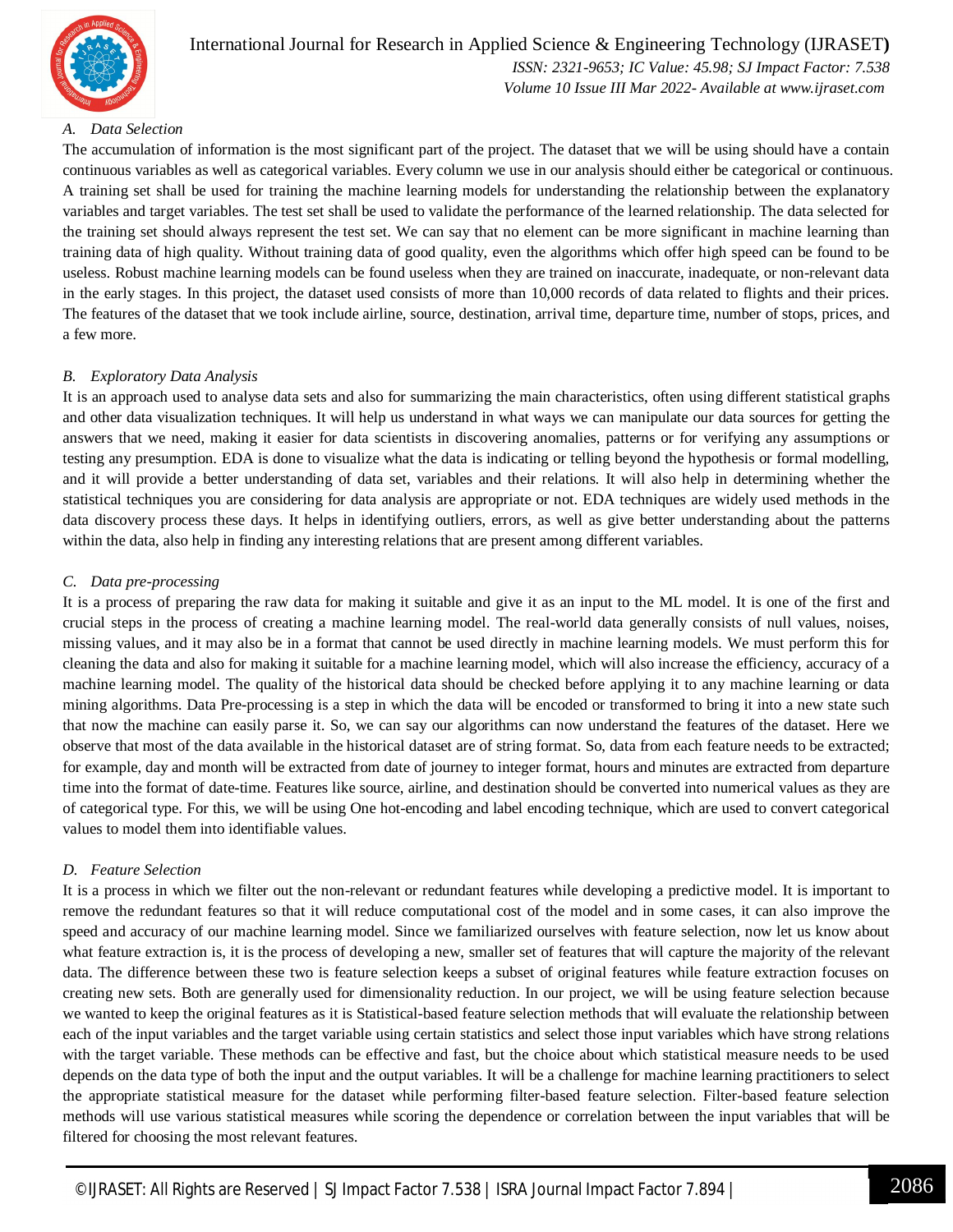

This step involves selecting the important features that are more correlated with price. Features are selected and passed to the group of models. From the predictions made by the various models, unnecessary features which may affect the accuracy of the model are removed before getting our model ready for prediction.

#### *E. Applying ML Algorithms*

To extract information from your data with machine learning, you must first choose your target variable, or the aspect about which you want to learn more. In this project, we will be choosing "price" because it is dependent on all other variables, it was already included as a feature in our historical dataset that was obtained during data collection. Now we have to run machine learning algorithms on the dataset to build models that learn by example from the historical data. Finally, we run the trained models on test data for which the model has not been trained on.

#### *F. Back-end Services*

The deployment of machine learning models is a process of making a machine learning model available in production where the web applications, enterprise software, and APIs can consume the trained model by providing new data points as input and generating predictions. There are two ways to generate predictions: we can predict by batch, or we can predict in real-time. The back-end of our application will be created using various frameworks where API end-points such as GET and POST will be used to perform various operations related to fetching and displaying data on the front-end. Needed information regarding the flights is collected from the consumer in a web form for predicting the air ticket prices. We will be building the back-end of the web application using the Flask Framework.

#### *G. Front-end Services*

The front-end of the web application will be created using the different frameworks available, where users will be entering the flight data. This data will now be sent to the back-end service, where the model will calculate the expected air ticket price. The predicted price is sent to the front-end and displayed.

#### **IV. MODELS**

#### *A. Multiple Linear Regression*

It is one of the supervised machine learning algorithms. There are two versions of linear regression simple and multiple. Both of them are used for finding the linear relationship between explanatory and target variables. But in simple there are only two variables predictor and response variable but in multiple there are several predictor variables. The equation is of the form:

> $Y=b_0+b_1X_1+b_2X_2+\ldots+A_pX_p$  Where Y=predicted or expected value  $X_1, \ldots, X_p$  are P distinct predictor variables

 $b_0$  = y-intercept when all other parameters are 0

 $b_1, b_2, \ldots$ , bp are estimated regression coefficients

#### *B. Decision tree*

It is one of most frequently and widely used supervised machine learning algorithm that can perform both regression and classification. For each variable in the dataset, the decision tree algorithm will form a node, where the most important one will be placed as the root node. While evaluating we will start at the root node and move in downwards direction by following the node that meet our condition or "decision". This process will continue until a leaf node is reached, which will contain the predicted value or the outcome. For regression we have to use DecisionTreeRegressor class of the tree library. The evaluation metrics for regression are different from the metrics used in classification, but remaining everything is similar to classification.

#### *C. K-Nearest Neighbour*

It is an Supervised Learning technique. It will assume that there is some sort of similarity between the new case or data and available cases and will put the new case into the category that is most similar to the available class. This means when new data will appear then it can easily be classified into a suitable category by using K- NN algorithm.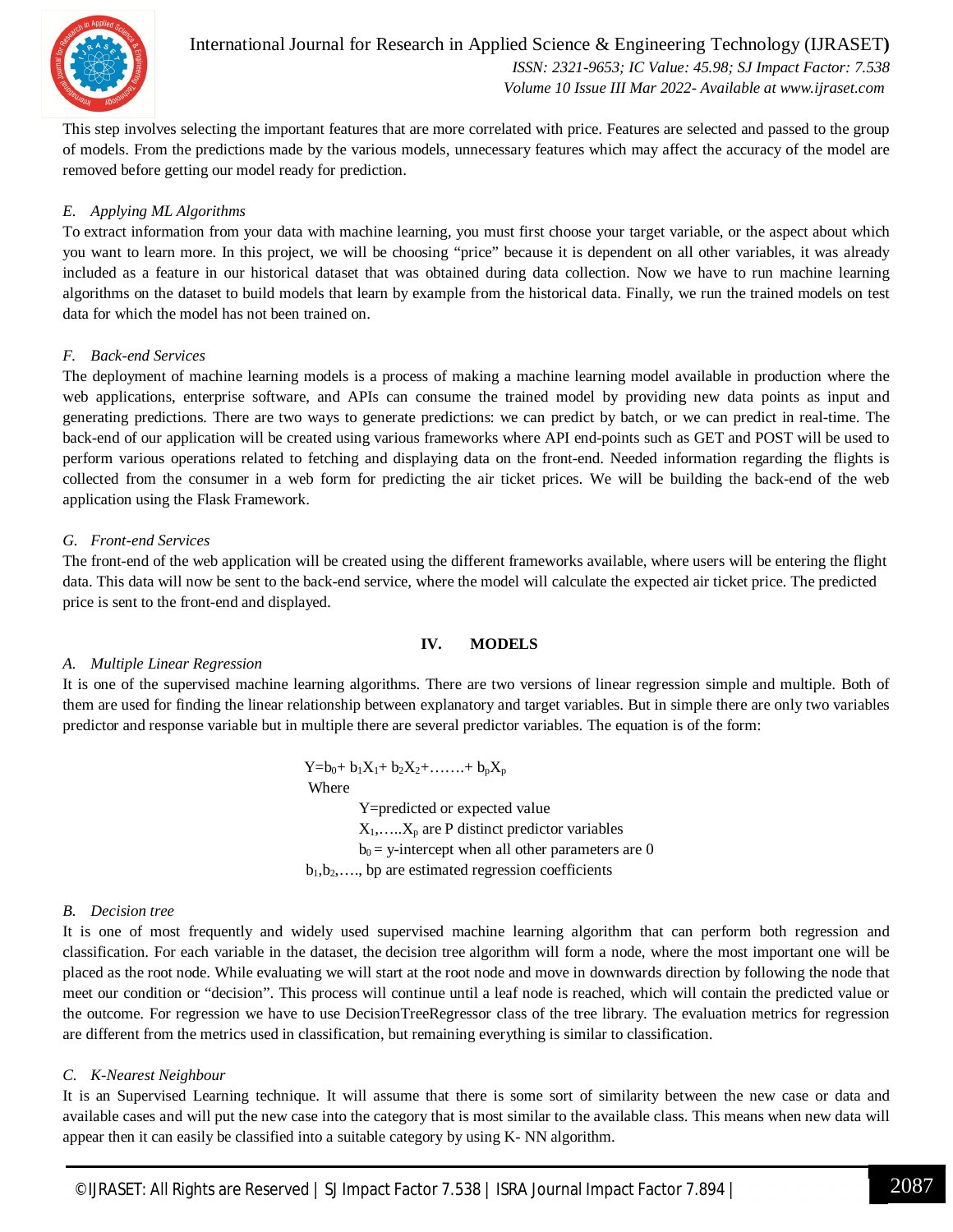

International Journal for Research in Applied Science & Engineering Technology (IJRASET**)**  *ISSN: 2321-9653; IC Value: 45.98; SJ Impact Factor: 7.538 Volume 10 Issue III Mar 2022- Available at www.ijraset.com*

As the name K Nearest Neighbor says it will consider K Nearest Data points for predicting the continuous value or class of the new Datapoint. Nearest neighbors are generally those data points that will have minimum distance in the feature space from our new data point. K is the number of data points that we will be considering in our implementation of the algorithm. Therefore, various distance metrics and K value are the two important things to be noted while implementing the KNN algorithm. There are many distance metrics such as Euclidean, Hamming, Manhattan distance we can pick one as per our need.

#### *D. Random forest*

It is also an supervised machine learning algorithm which uses ensemble learning methods. Ensemble learning is a sort of learning in which numerous versions of the same or distinct algorithms are combined to create a more effective prediction model. The Random Forest algorithm was created to solve the problem of high-variance in Decision Trees. We will train an entire forest, not just a single Decision Tree, as the name implies the random forest algorithm combines several comparable algorithms, such as numerous decision trees, to produce a forest of trees, hence the name "Random Forest". In both regression and classification problems, the random forest technique is used.

#### *E. XGBoost*

It's a more advanced variant of the Gradient Boosting method, and its name directly translates to "eXtreme Gradient Boosting." It is used because it is efficient and offers high speed. Because of the speed and performance, they provide, XGBoost models have dominated several Kaggle competitions. Weights play a significant part in this algorithm. All of the independent variables are given weights, which are subsequently fed into the decision tree, which predicts outcomes. In ensemble models, trees are introduced to the ensemble one at a time and fitted to correct prediction mistakes generated by previous models. XGBoost anticipates having a base of learners that are uniformly bad at the remainder so that when all the predictions are combined, bad predictions cancel out, and a better one sums up to form final good predictions.

#### **V. RESULTS & DISCUSSIONS**

We used a variety of machine learning algorithms to anticipate airfare in this project. Linear regression, Decision tree regression, K nearest neighbor regression, Random Forest regression, and Extreme gradient regression are the techniques that will be used. We use R2 Score as well as evaluation measures like mean absolute error, mean squared error, and root mean squared error.

- *1)* Mean Absolute Error: This is the average absolute difference between the original and forecasted values throughout the whole dataset.
- *2)* Mean Square Error (MSE): This is the averaged square difference between the original and predicted values over the entire dataset.
- *3)* Root Mean Square Error: The square root of MSE determines the error rate.
- *4)* R2 Score: This metric is used to assess the effectiveness of regression models. It calculates the variance in the model's predictions.

To get the best results, we calculated all of these for each model and compared them. Xgboost was chosen as the model with the lowest error rates and highest Score.After pickling our proposed model gave an R squared score of '0.92'.

| Comparison of Different Regression Models' Performance |            |            |             |                 |
|--------------------------------------------------------|------------|------------|-------------|-----------------|
| Regression                                             | <b>MAE</b> | <b>MSE</b> | <b>RMSE</b> | $R^2$ Score for |
| algorithm                                              |            |            |             | <b>Test Set</b> |
| Linear                                                 | 1972       | 8202327    | 2863        | 0.61            |
| Decision Tree                                          | 1343       | 6007394    | 2450        | 0.72            |
| <b>KNN</b>                                             | 1774       | 7861068    | 2803        | 0.61            |
| Random                                                 | 1178       | 4376418    | 2091        | 0.79            |
| Forest                                                 |            |            |             |                 |
| <b>XGB</b> oost                                        | 1131       | 3087950    | 1757        | 0.85            |
|                                                        |            |            |             |                 |

TABLE I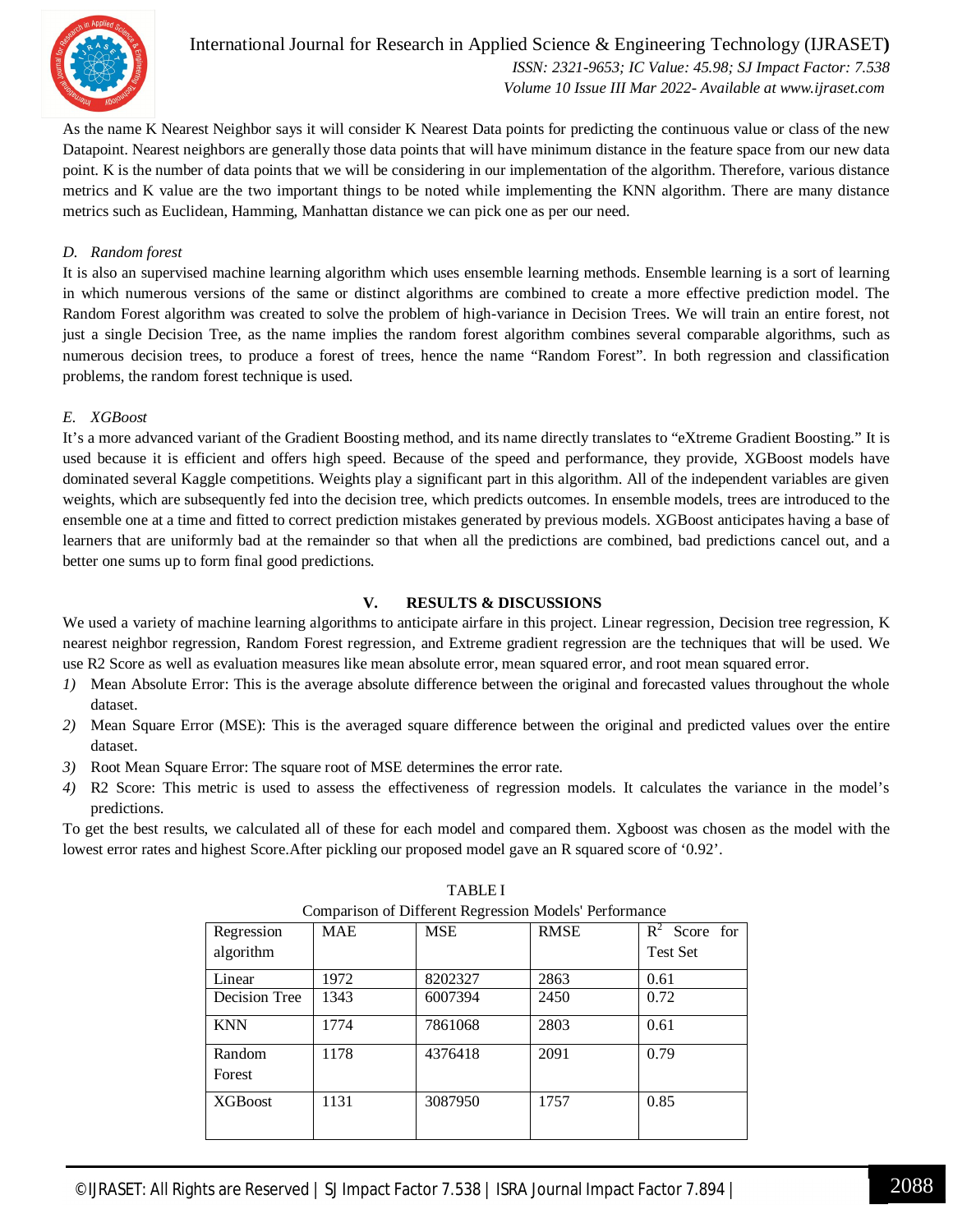

International Journal for Research in Applied Science & Engineering Technology (IJRASET**)**

 *ISSN: 2321-9653; IC Value: 45.98; SJ Impact Factor: 7.538 Volume 10 Issue III Mar 2022- Available at www.ijraset.com*

#### **VI. CONCLUSION**

When our idea is properly implemented, it can help consumers who are unaware of flight fare patterns save money by giving them a predicted pricing value, which they can use to choose whether to buy the ticket now or later. Finally, for prediction, this type of service must be deployed with high accuracy. Because the estimated price may not be completely correct, this type of service has a lot of room for development. If more data could be accessible in the future, such as current seat availability, ticket class, and international and other domestic routes, the same study might now be stretched to a far broader scope. It is possible to improve the analysis by increasing the available data points and increasing the historical data used. That will train the model better, resulting in better accuracies and more savings.

#### **VII. ACKNOWLEDGMENT**

The successful completion of this project paper required a lot of guidance and assistance from many people, and we are highly privileged to have got this all along with the completion of our project. All that we have done is only possible due to the supervision and assistance provided by them, and we would not forget to thank them. Finally, we take this opportunity to thank one and all who have helped us directly and indirectly throughout this project.

#### **REFERENCES**

- [1] Tianyi Wang; Samira Pouyanfar; Haiman Tian; Yudong Tao; Miguel Alonso; Steven Luis and Shu-Ching Chen, "A Framework for airline price prediction: A machine learning approach".
- [2] Dr. V. V. Kimbhahune, Harshil Donga, Ashutosh Trivedi, Sonam Mahajan, Viraj Mahajan, "FLIGHT FARE PREDICTION SYSTEM".
- [3] K. Tziridis, Th. Kalampokas, K.I. Diamantaras , G.A. Papakostas, "Airfare Prices Prediction Using Machine Learning Techniques".
- [4] Supriya Rajankar, Neha Sakharkar, Omprakash Rajankar, "Predicting The Price Of A Flight Ticket With The Use Of Machine Learning Algorithms".
- [5] Janhvi Mukane , Siddharth Pawar , Siddhi Pawar , Gaurav Muley, "Aircraft Ticket Price prediction using Machine Learning".
- [6] Abhilash , Ranjana Y , Shilpa S , Zubeda A Khan, "Survey on Air Price Prediction using Machine Learning Algorithms".
- [7] Jaya Shukla , Aditi Srivastava, and Anjali Chauhan, "Airline Price Prediction using Machine Learning"
- [8] Juhar Ahmed Abdella, Nazar Zaki, Khaled Shuaib, Fahad Khan, "Airline ticket price and demand prediction: A survey".
- [9] Achyut Joshi, Himanshu Sikaria, Tarun Devireddy, Dr. Vivek Vijay, "Predicting Flight Prices in India".
- [10] Janhvi Mukane, Siddharth Pawar, Siddhi Pawar, Gaurav Muley, "Aircraft Ticket Price prediction using Machine Learning".